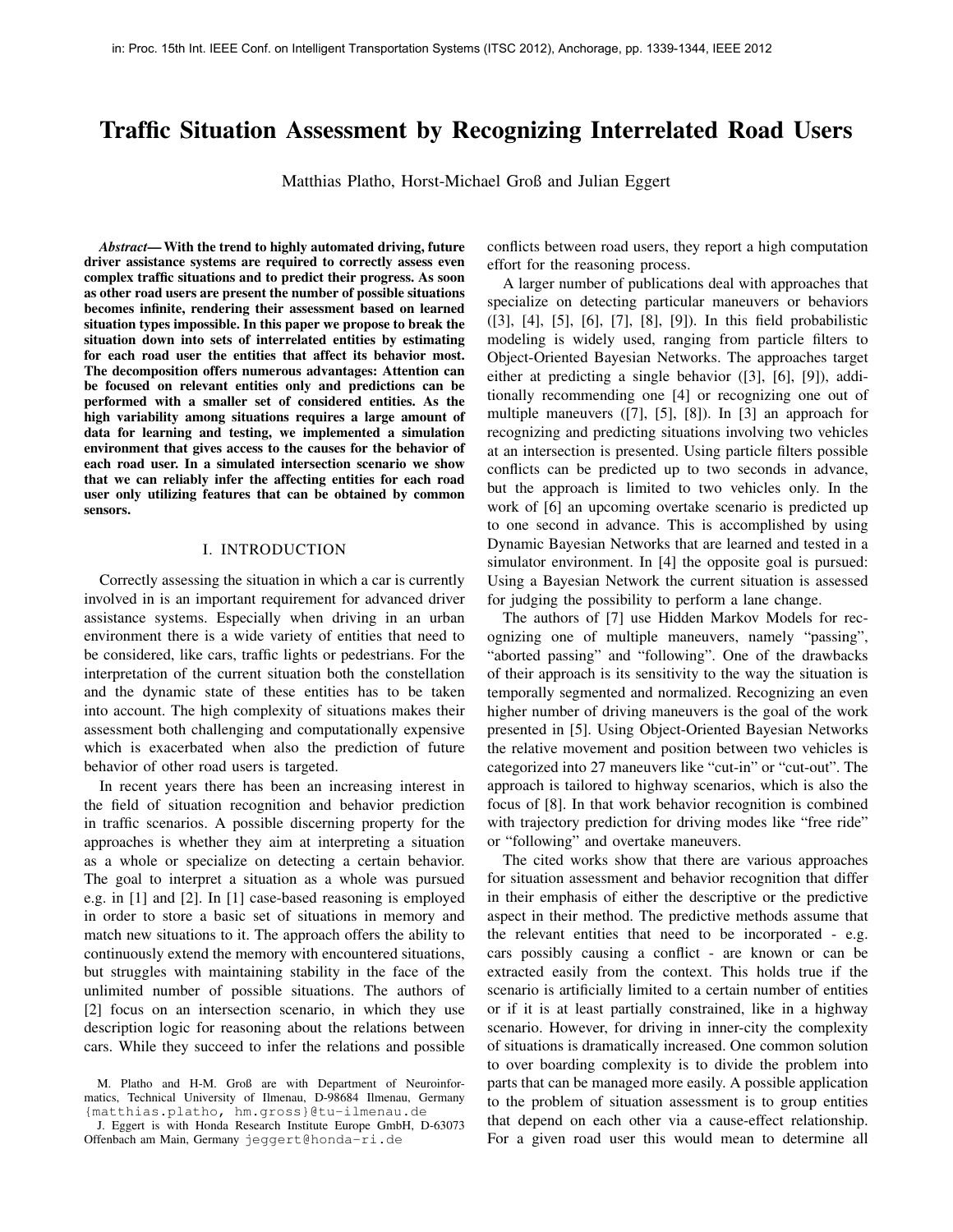the other entities that have a significant influence on its behavior. We propose to decompose complex situations into (overlapping) sets each consisting of a road user and the entities affecting it. The decomposition does not only help to deal with complex situations but can also be used as a preprocessing step for further computations: It allows for limiting the entities subject to prediction to the relevant ones and provides a way to guide attention.

In this paper we show the feasibility of our approach and how such interrelated sets can be specified using Bayesian Networks. In order to obtain the required data for a quantitative evaluation we made use of a traffic simulator, for which we developed an agent model that controls the vehicles. This step became necessary as in standard traffic simulators the information about which entity triggered a road user's behavior can hardly be extracted, while our implementation was designed explicitly for this purpose. In Section II we detail on the implementation of the agent model, while in Section III we explain our method for modeling sets of interrelated entities. In Section IV we present the results of our evaluation and in Section V we give an outlook on extensions and future work.

## II. DRIVER AGENT DESIGN

In order to develop and evaluate methods for situation recognition in traffic scenes a significant amount of data is needed. While it is possible to record videos of busy streets and intersections and label them using tracking methods and manual refinement, this process is both time-consuming and cumbersome. Further drawbacks are the need for repeating this procedure whenever a different street topology should be tested and the missing guarantee to record exactly the situations one is interested in. As long as the focus of research is more in the direction of developing the basic methodology rather than an exact parameterization for a specific real-world application, the use of a traffic simulator lends itself for data generation.

In the field of traffic engineering traffic simulators are important tools for designing roadways in a safe and efficient manner. That is why there are a multitude of commercially available traffic simulators like VISSIM, PARAMICS and AIMSUN, that either work on a macroscopic or microscopic level. Macroscopic traffic simulators describe traffic in an averaged way using *flow* and *density*. Microscopic traffic simulators (MTS) in turn simulate each entity (e.g. cars, trucks, pedestrians) individually and thus provide data for individual road user behavior. Most of the commercially available MTS claim to model all of their simulated types of entities as sophisticated agents [10], and that these models have been successfully evaluated with real traffic. Unfortunately, in many cases these simulators provide only limited access to the entity level for extracting the causes for the current behavior of an agent. As this information is crucial for our approach, we have implemented our own agent model that allows for the desired introspection. The implementation uses standard models for vehicle behavior. In the following we will detail on the implementation, as it is the basis for all the data generated for learning and testing.

Vehicles - or more precisely: their drivers - are modeled as autonomous agents. This means that they actively perceive their environment, base their behavior planning on the information obtained and finally act according to their collected information. Also in situations where cooperation between vehicles is needed (e.g. at an unsignalized intersection) each agent acts independently without using a central coordinating instance.

The agent possesses the capabilities for avoiding collisions, keeping a safe distance (*car-following*) to the nearest leading vehicle in the same lane, adhering to traffic lights and crossing intersections while obeying right of way. In order to choose the appropriate behavior it senses obstacles, traffic lights, vehicles and intersections in a limited sensor range and determines its driving mode accordingly. If the agent detects no relevant entities in its range it accelerates to the permitted speed. It is possible that a vehicle encounters a situation where multiple behaviors could be applied but their required actions differ significantly, for example a distant traffic light turns red (low deceleration) while the leading vehicle stops abruptly (high deceleration). In such cases the agent acts conservatively choosing the behavior that requires the highest deceleration.

The car-following behavior is based on the linear model proposed by Helly [11], which has also been used in the MTS SITRA-B+ [12]. This behavior requires that the leading vehicle is less than the agent's specific reaction range for car-following *ρ<sup>f</sup>* ahead. The mathematical formulation (as adapted from [13]) for each car is:

$$
a(t) = C_1 \Delta v(t - T) + C_2 \Delta x(t - T) - D(t)
$$
 (1)

$$
D(t) = \alpha + \beta v(t - T) + \gamma a(t - T)
$$
 (2)

where

| $a(t)$                            | is the acceleration of the regarded vehi-<br>cle at time $t$                                                                                                                                         |
|-----------------------------------|------------------------------------------------------------------------------------------------------------------------------------------------------------------------------------------------------|
| $D(t)$                            | is the desired following distance to the<br>nearest leading vehicle in front of it<br>is the speed of the vehicle                                                                                    |
| $\Delta x$                        | is the relative distance between the re-<br>garded vehicle and the leading vehicle<br>is the relative speed between the re-<br>garded vehicle and the leading vehicle<br>is the driver reaction time |
| $T$                               | is the driver reaction time                                                                                                                                                                          |
| $\alpha, \beta, \gamma, C_1, C_2$ | are (vehicle-specific) calibration con-<br>stants                                                                                                                                                    |

The merits of this model are its reported good fit to observed data [13] and the direct real-world correspondence of its calibration constants. For example, the constant *α* corresponds to the desired minimum distance to the leading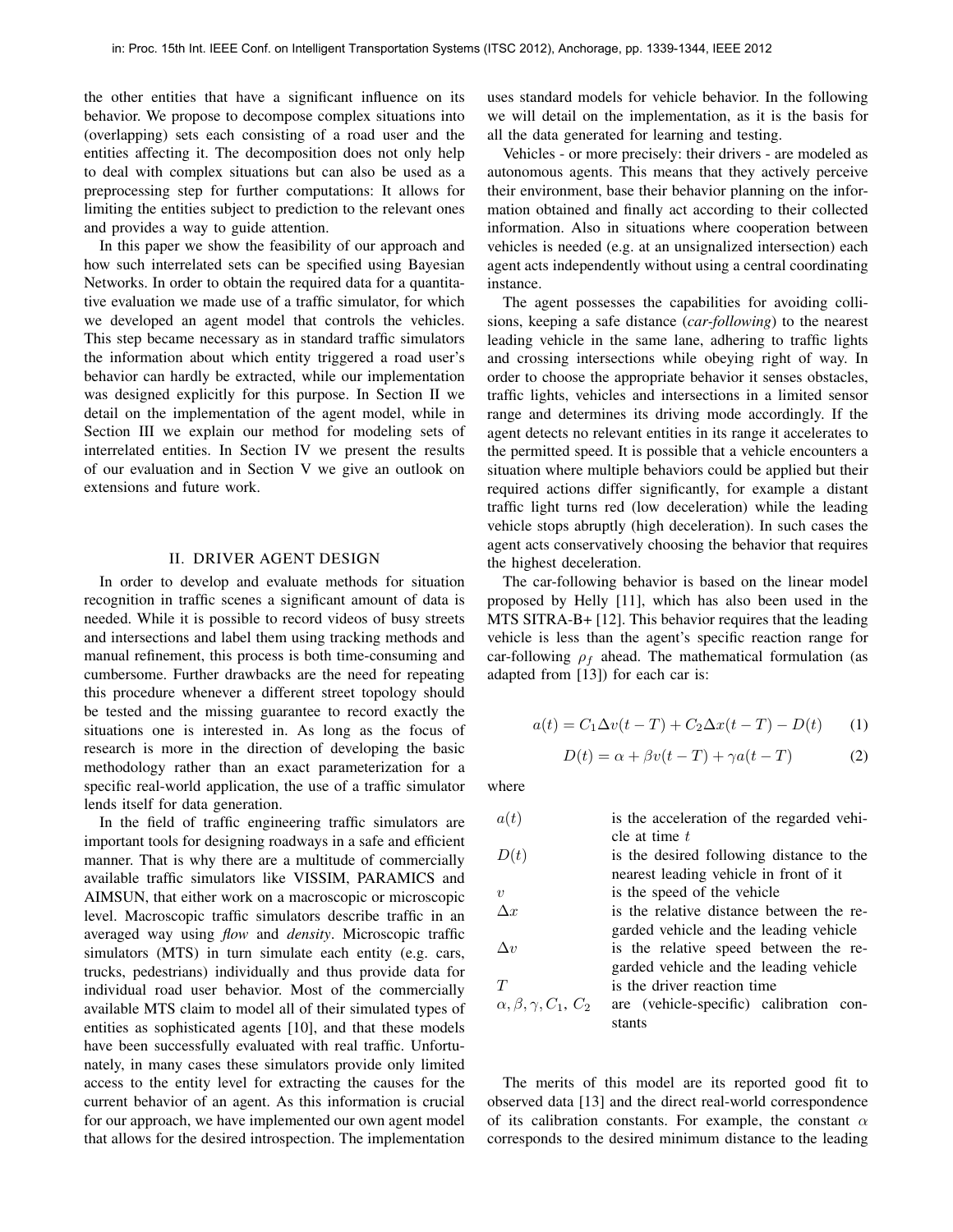car and  $\beta$  is the factor for the desired velocity-dependent distance.

When approaching a red traffic light the agent performs a steady deceleration that brings the car to a stop near the traffic light's stopping line. For triggering this braking maneuver the traffic light has to be in the agent's perception range  $\rho_t$ . The strength of the deceleration is computed as follows:

 $\frac{\partial}{\partial x}$  if  $\Delta x < \rho_t$  (3)

where

*a* is the proposed deceleration

 $a = -\frac{1}{2}$ 2  $v^2$ 

*v* is the current speed of the vehicle

∆*x* is the relative distance between the regarded vehicle and the nearest stopping line on its lane and direction

The behavior for crossing an intersection is the agent's most complex one. The vehicle's speed has to be lowered during approaching when the intersection is currently blocked or will be blocked shortly. The agent has to consider whether it is driving on a major or minor road and which lanes it will occupy during crossing. Based on this information a prediction of the behavior of other approaching vehicles has to be performed for identifying possible conflicts. The goal of all these considerations is to detect the next safe gap at which the intersection is free, allowing the vehicle to cross the intersection without interfering with other road users. The agent judges a gap as sufficient if the time for crossing plus a safety margin  $\epsilon_s$  is smaller than the time the intersection is estimated to be vacant.

As mentioned above all agents are consistently implemented as individual, autonomous entities. Advantages of this approach are for example that it matches the way it works in the real world and that it enables a certain degree of emergence, such that the overall behavior of all vehicles differs from the sum of individual behaviors. The variability of the situations created by the agents is further increased by the fact that the parameters of the behaviors are varied between each agent.

The agents are deployed in a simulation environment that provides the roadways, switching of traffic lights and recording ability. During a simulation the dynamic states of all entities and the behavioral states of all agents are recorded. In addition, the information *why* an agent chose its behavior is also recorded. This ability was, as mentioned earlier, the main motivation for implementing an own agent model.

# III. RECOGNITION OF RELATED ENTITIES

Our approach aims at decomposing a traffic situation into sets of related entities in order to obtain an understanding which road user is affected by what. This understanding can also be seen as a preprocessing step for attention control or prediction processes. When knowing that the leading vehicle's behavior is mainly determined by a car on a crossing major road then attention can be focused on this car. The same holds true for prediction processes: a prediction module can limit the considered entities to the relevant ones and thus save computational resources.

For specifying prototypical combinations of a reference entity and its affecting entities we use a representation that we term *configuration*. A configuration is defined by its participating entities along with the information how the entities have to be related to indicate the configuration's presence. The relations can specify the dynamic state of an individual entity (*unary* relations) or relative states between multiple entities (*k-ary* relations). Examples for unary relations are the state of a traffic light or the current acceleration of a car; examples for k-ary (e.g. 2-ary) relations are the relative distance or velocity between vehicles. When the relations of a reference entity and another entity match that of a certain configuration, the reference entity is said to be in that configuration. This is equivalent to the information that the reference entity is affected by the other entities. In this paper configurations consist of only a single affecting entity, but this is not a limitation of the method.

The configurations we are aiming to recognize are the ones leading to interesting behavior. We consider driving at or accelerating to a road's permitted speed as normal behavior, while considering significantly slowing down or stopping as interesting behavior. Deceleration is of special interest because it is both safety-relevant and can usually be explained from the situation (e.g. blocking obstacle, red traffic light, crossing tram).

The three configurations used in this paper were handcrafted according to these considerations and with regards to the entities simulated by the framework described in Section II. In order to limit the need for expert knowledge to a minimum, learning configurations from data, whether obtained from simulations or taken from the real world, is a topic of ongoing research.

An exemplary decomposition of a schematic situation is shown in Figure 1. It depicts a typical traffic situation at a signalized T-junction. The red car is about to turn in the upper left arm of the intersection, but has to yield to the approaching blue car and therefore stops. This case can be described by a configuration that is tagged "Stopped by intersection", where the red car is the affected entity (reference entity) and the blue car is the affecting entity. Not only road users participate in configurations, but also stationary elements like traffic lights or crosswalks. For example the white car has stopped because the traffic light on its lane is red, thus creating a "Stopped by Red Traffic Light"-configuration that uses a traffic light entity. Another important aspect is that a road user can be both affecting as well as affected entity at the same time (but in different instances of configurations). In the presented example the green vehicle has to slow down because the red car blocks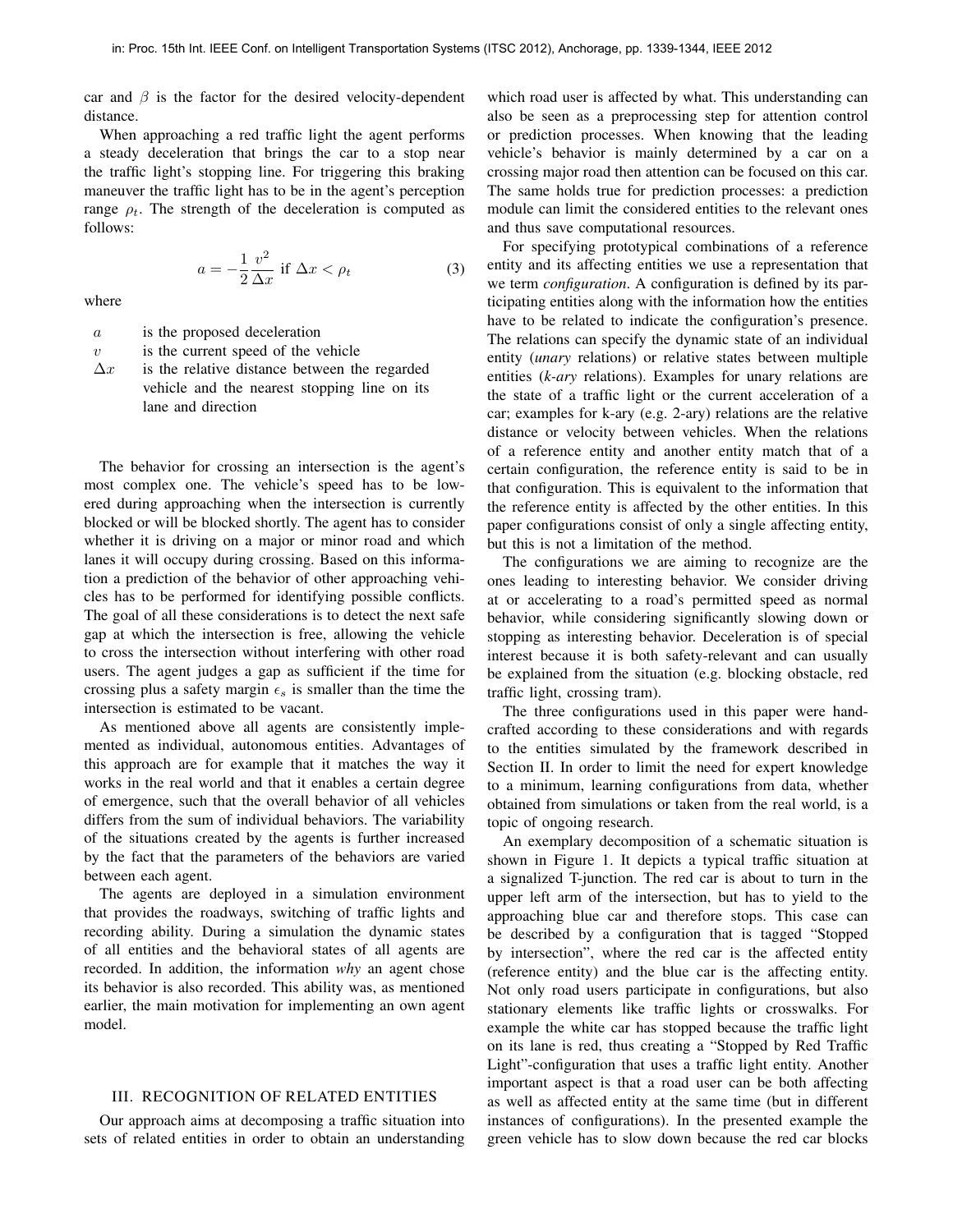its path, making the red car thereby additionally to its role as reference entity in the intersection configuration an affecting entity in a "Stopped by Leading Vehicle"-configuration. It is also possible that a vehicle is the reference entity in two configurations at once: A vehicle waiting behind the white car would be blocked by both the traffic light and its leading car. Note that in the following we abbreviate "entity X is the reference entity in configuration  $Y''$  by "entity  $X$  is in configuration Y" for better readability.



Fig. 1. A traffic situation with various present configurations.

A configuration can be most naturally represented by a graph, a simplified example is shown in Figure 2. It specifies a "Stopped by leading car" configuration where two cars are driving one after another and the leading car's velocity forces the following one to slow down or even stop. The root of a configuration yields its label; entities are represented as rectangular nodes while relations are denoted by rounded nodes. In the example the reference entity is the car that is forced to slow down as it is blocked by the leading car. The presence of the configuration is indicated by the fact that the following car is either stopped or decelerating, represented by the nodes *Velocity* and *Acceleration*, respectively. Further indicators are that the leading car is slower (*Relative Velocity*) and that it is within a certain range (*Distance*) to the reference car. Note that the actual values of the relations are not shown in the Figure for simplicity.

For learning and recognizing configurations we use Bayesian Networks [14]. A Bayesian Network is a directed acyclic graph that represents a set of random variables. Random variables are represented by nodes while edges denote probabilistic dependencies between them. We chose Bayesian Networks as it is a well-researched method for modeling probabilistic processes and allows for considering sensor noise and classifier confidence. Bayesian Networks furthermore provide an intuitive representation of probabilistic dependencies and have the ability to cope with incomplete evidence. Additionally, configurations as those shown in Figure 2 can be mapped to Bayesian Networks without significant changes.



Fig. 2. A schematic representation of the configuration "Stopped by leading car". It contains both unary relations (Velocity, Acceleration) as well as binary relations (Relative Velocity, Distance).

### IV. EVALUATION

In order to verify the feasibility of our approach, we set up an intersection scenario in which we simulated traffic consisting of vehicles that were controlled by the agents described in Section II. The intersection consists of two crossing roads; one of them is a major road having two lanes in both directions (see Figure 3). The other one is a minor road with only one lane in each direction. The intersection is signalized by traffic lights. Cars approach the intersection from all incoming lanes, on average there are always about fifteen cars around the intersection.



Fig. 3. Screenshot from the simulated intersection. The symbol above a car denotes the configuration it is currently in. Cars without symbols are accelerating or driving at constant speed.

The goal was to recognize for each car the configuration it is currently involved in. We used three basic configurations, namely "Stopped by red traffic light" (TL), "Stopped by leading car" (LC) and "Stopped by intersection" (IS). The last mentioned configuration is present when a car has to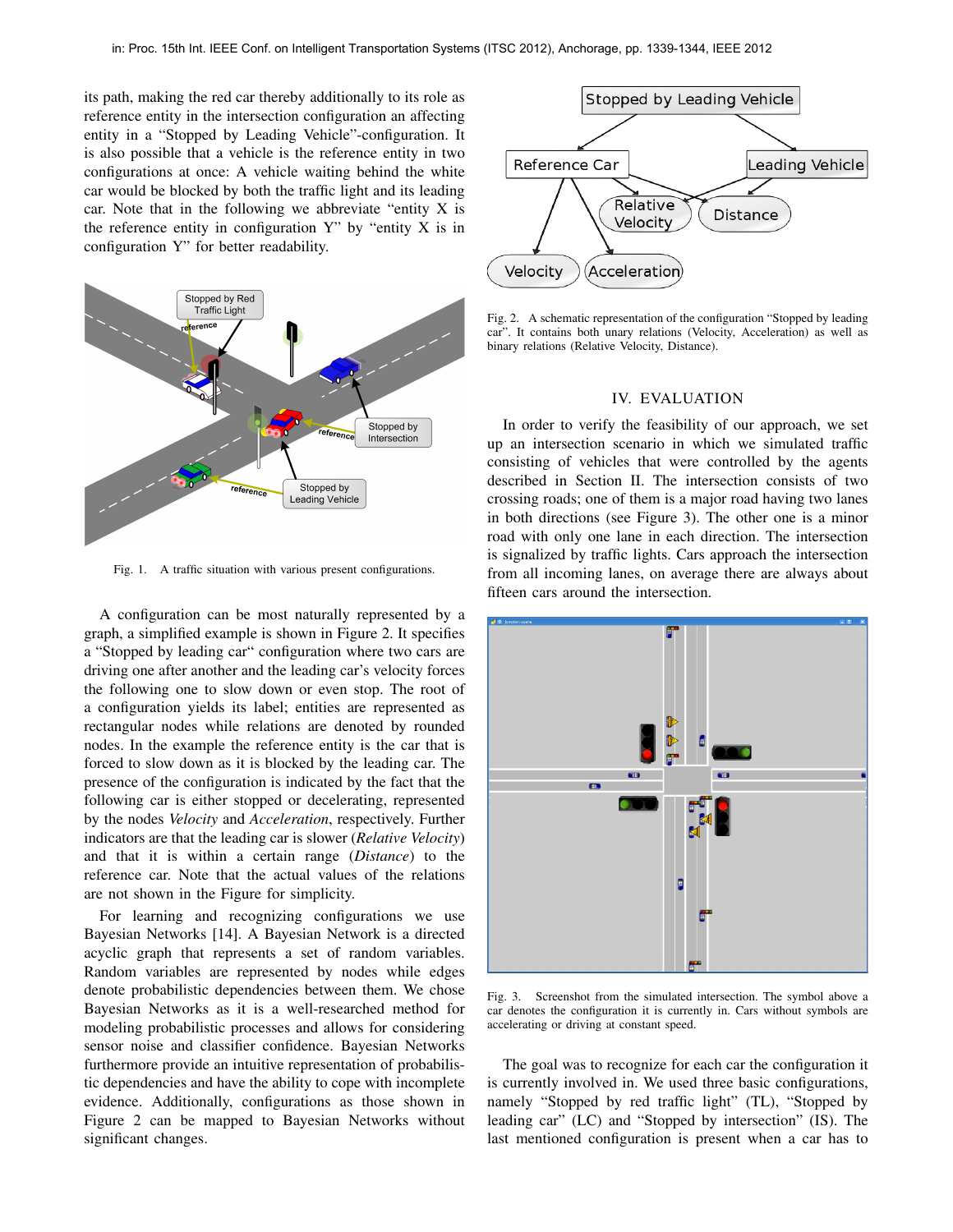slow down or stop because it has to yield right of way to another road user. In case a car was currently in no configuration, this should be recognized as well.

Since the different configurations share several of their relation nodes, all three configurations were incorporated in a single Bayesian Network, that computes for a given car the probabilities for being in a configuration (see Figure 4). Assembling all configurations in a single network introduces additional conditional probabilities but in return it allows normalizing the beliefs in the configurations directly. Each configuration is modeled as Bayes classifier, where the class variable denotes the probability of being in that particular configuration. The feature variables are designed to match the configuration's relations. Each classifier possesses four feature nodes, two of which appear in all configurations, namely the *Velocity* and *Acceleration* of the reference car. These nodes are required by all configurations as they test whether a configuration is present at all, because it requires the reference car to be decelerating or stopped by definition (since we are only interested in these behaviors, see Section III). Continuous features were discretized into at most five intervals, after pre-tests had shown that the obtained speedup in relation to continuous modeling outweighs the small loss in recognition performance.



Fig. 4. The Bayesian Network that was used for the second mode of the evaluation. In the network for the first mode the "Configurations"-node has no states for combined configurations. The class nodes are colored green.

The evaluation was performed in two different modes. For both modes we tried to identify for each car present in the scene its current configuration. The difference between these two modes was the way how cases were treated in which a car was in multiple configurations at once. In the first mode we tried to identify for each car only the configuration affecting the agent's behavior, while in the second mode we tried to recognize all current configurations. The difference between these two modes becomes clear, when remembering that a vehicle can be in multiple configurations at once. While only the most influential affects the agent's behavior, the others can theoretically still be recognized from their relations. We observed that two combinations of configurations - although possible in theory - did not occur in the data generated. These combinations are the joint appearance of "Stopped by leading car" and "Stopped by Intersection" (LC+IS) and the combination of all configurations at once (TL+LC+IS).

TABLE I

CONFUSION MATRIX FOR RECOGNIZING THE MOST RELEVANT CONFIGURATION FOR EACH CAR.

| TI.   | LC    | IS   | None  | $\leftarrow$ Measured/Actual $\downarrow$ |
|-------|-------|------|-------|-------------------------------------------|
| 30530 | 792   |      | 241   |                                           |
| 293   | 25481 | 1185 |       | ΙK                                        |
|       | 30    | 1184 |       | ΙS                                        |
|       | 355   | 138  | 81784 | None                                      |

Nevertheless these combinations were kept as distractors for the recognition evaluation.

The data generation for the evaluation was accomplished using the agents within our simulation environment, as introduced in Section II. The simulations recorded the dynamic state, the agent's behavior and the entities affecting it every 0.1 seconds. The simulation was run for about 20 minutes. For each car at each recorded time instance a case was generated, containing the measurements for all of the mentioned features, yielding a total of 142030 cases. These cases were then randomly distributed in ten partitions of equal size in order to perform a 10-fold cross validation. In each fold, the conditional probabilities of the Bayesian Network were learned using Expectation Maximization [15] on the training data. The reported recognition rates are the averaged results on all ten partitions. The presented confusion matrices were obtained by summing the confusion matrices of all partitions.

In the first mode, where only the most relevant configuration had to be recognized, a recognition accuracy of 97.9% was achieved. The corresponding confusion matrix is given in Table I. The confusion matrix has high values on the main diagonal showing a high accuracy for recognizing each of the configurations.

In the second mode, where all current configurations of a car had to be recognized, still a recognition accuracy of 94.2% was achieved. Table II depicts the corresponding confusion matrix. It shows that in 17581 cases a vehicle was both affected by a traffic light and a leading car (TL+LC) at the same time, of which 14558 were recognized correctly, yielding an accuracy of about 83%. The combination TL+IS occurred in only 140 cases, but was nevertheless correctly recognized 95 times.

Errors in the recognition are mainly a result of the low number of features used, which complicates recognizing ambiguous situations. Such a situation arises for example if two cars approach an intersection and the leading one starts braking to give way to a car on a major road. Then it can be hard to discern whether the following car brakes because of leading ("Stopped by leading car") or crossing car ("Stopped by Intersection").

In both runs configurations were reliably detected. The results obtained confirm the feasibility of our approach; however, the effect of noisy measurements has still to be investigated. As recognizing a configuration is equivalent to determining the affecting entities of a road user, the results show that in the given scenario a complex traffic situation was successfully decomposed into its related entities. While